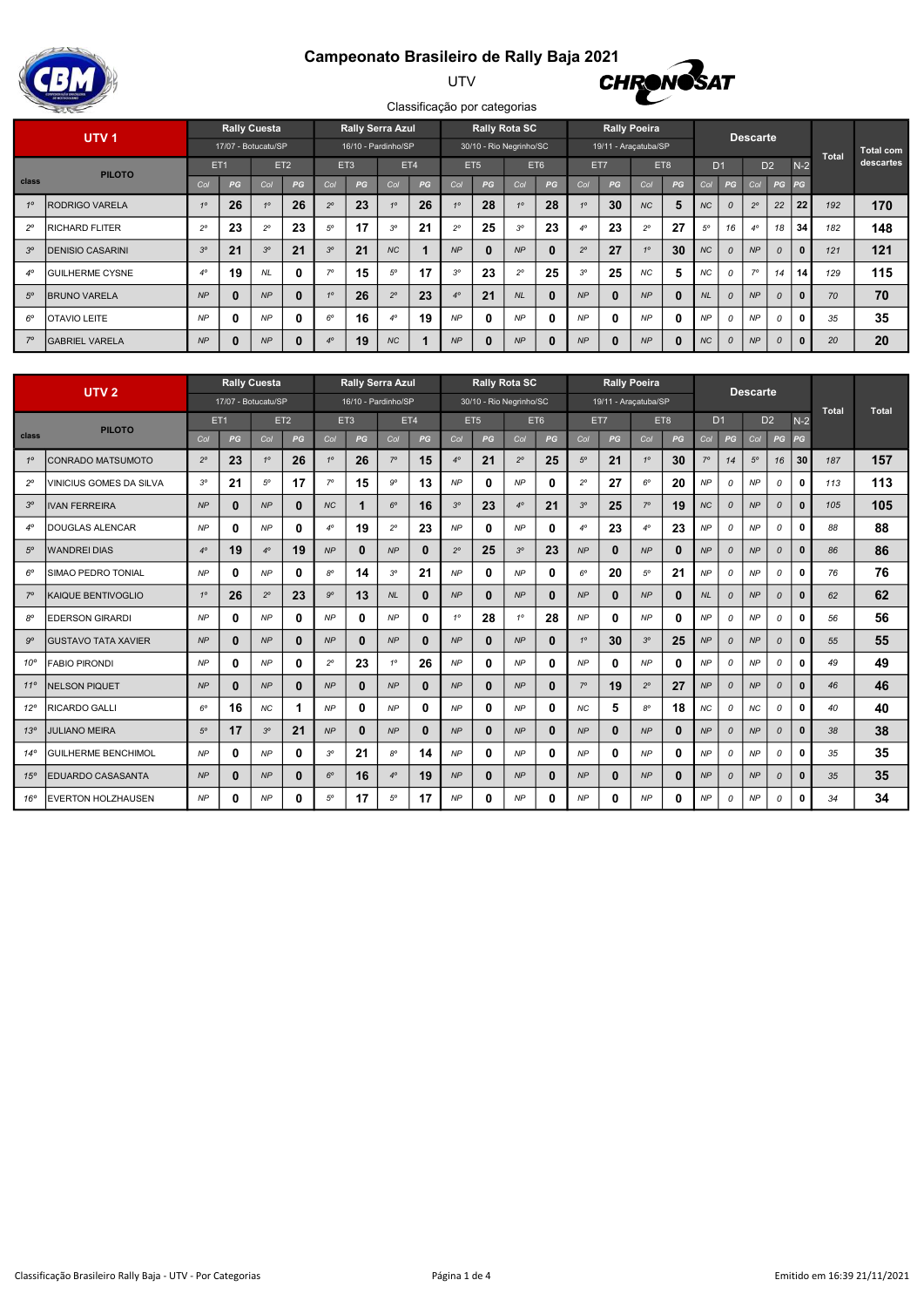# Campeonato Brasileiro de Rally Baja 2021<br>CHRONOSAT



#### UTV



|             | UTV <sub>3</sub>               |                 |                     | <b>Rally Cuesta</b> |                 |                 |          | <b>Rally Serra Azul</b> |              |           | <b>Rally Rota SC</b>    |           |                 |                |              | <b>Rally Poeira</b>  |          |                |                | <b>Descarte</b> |                |       |              |              |
|-------------|--------------------------------|-----------------|---------------------|---------------------|-----------------|-----------------|----------|-------------------------|--------------|-----------|-------------------------|-----------|-----------------|----------------|--------------|----------------------|----------|----------------|----------------|-----------------|----------------|-------|--------------|--------------|
|             |                                |                 | 17/07 - Botucatu/SP |                     |                 |                 |          | 16/10 - Pardinho/SP     |              |           | 30/10 - Rio Negrinho/SC |           |                 |                |              | 19/11 - Araçatuba/SP |          |                |                |                 |                |       | <b>Total</b> | <b>Total</b> |
|             | <b>PILOTO</b>                  | ET <sub>1</sub> |                     |                     | ET <sub>2</sub> | ET <sub>3</sub> |          |                         | ET4          |           | ET <sub>5</sub>         |           | ET <sub>6</sub> | ET7            |              |                      | ET8      |                | D <sub>1</sub> |                 | D <sub>2</sub> | $N-2$ |              |              |
| class       |                                | Co              | PG                  | Col                 | PG              | Col             | PG       | Col                     | PG           | Col       | PG                      | Col       | PG              | Col            | PG           | Col                  | PG       | Co             | PG             | Col             | PG             | PG    |              |              |
| 10          | <b>RAI CRUZ</b>                | $2^{\circ}$     | 23                  | $2^{\circ}$         | 23              | 10              | 26       | $2^{\circ}$             | 23           | 10        | 28                      | 10        | 28              | $2^{\circ}$    | 27           | 3 <sup>o</sup>       | 25       | 3 <sup>o</sup> | 20             | $2^{\circ}$     | 22             | 42    | 203          | 161          |
| $2^{\circ}$ | <b>ICARLOS EDUARDO MARTINS</b> | <b>NP</b>       | 0                   | <b>NP</b>           | $\mathbf{0}$    | $3^{\circ}$     | 21       | 10 <sup>1</sup>         | 26           | <b>NP</b> | $\mathbf{0}$            | <b>NP</b> |                 | $5^{\circ}$    | 21           | 10                   | 30       | <b>NP</b>      | 0              | <b>NP</b>       |                |       | 98           | 98           |
| $3^{\circ}$ | LUIZ ANDRE RODRIGUES           | 10              | 26                  | 10                  | 26              | NP              | $\bf{0}$ | NP                      | $\mathbf{0}$ | <b>NP</b> | $\bf{0}$                | NP        |                 | NP             | $\mathbf{0}$ | NP                   | $\bf{0}$ | <b>NP</b>      | $\Omega$       | NP              |                |       | 52           | 52           |
| $4^\circ$   | LUIZ FERNANDO CURADO           | <b>NP</b>       | 0                   | <b>NP</b>           | 0               | <b>NP</b>       | 0        | NP                      | $\mathbf 0$  | NP        | $\mathbf{0}$            | <b>NP</b> |                 | 3 <sup>o</sup> | 25           | $4^\circ$            | 23       | NP             | 0              | <b>NP</b>       |                |       | 48           | 48           |
| $5^{\circ}$ | <b>IANDRE LUIS DE SOUZA</b>    | NP              | 0                   | NP                  | $\bf{0}$        | $4^\circ$       | 19       | <b>NC</b>               |              | NP        | $\bf{0}$                | NP        |                 | <b>NC</b>      | 5            | $5^\circ$            | 21       | <b>NC</b>      | $\mathcal{O}$  | <b>NC</b>       | $\Omega$       |       | 46           | 46           |
| $6^\circ$   | IMAURO BASTOS                  | <b>NP</b>       | 0                   | <b>NP</b>           | $\mathbf{0}$    | $2^{\circ}$     | 23       | $3^{\circ}$             | 21           | <b>NP</b> | $\mathbf{0}$            | <b>NP</b> |                 | <b>NP</b>      | $\mathbf{0}$ | <b>NP</b>            | $\bf{0}$ | NP             | 0              | <b>NP</b>       |                |       | 44           | 44           |
| $7^\circ$   | IAMANDA CASTRO                 | <b>NP</b>       | 0                   | NP                  | $\bf{0}$        | $5^{\circ}$     | 17       | <b>NC</b>               |              | NP        | $\bf{0}$                | NP        |                 | NP             | $\mathbf{0}$ | NP                   | $\bf{0}$ | <b>NC</b>      | $\Omega$       | NP              | $\Omega$       |       | 18           | 18           |
| $8^{\circ}$ | PEDRO SOARES COSTA             | <b>NP</b>       | 0                   | <b>NP</b>           | 0               | <b>NP</b>       | 0        | NP                      | $\mathbf 0$  | NP        | 0                       | <b>NP</b> |                 | <b>NC</b>      | 5            | NC                   | 5        | NC             | 0              | NC              |                |       | 10           | 10           |

|             | UTV <sub>4</sub>       |                |                 | <b>Rally Cuesta</b><br>17/07 - Botucatu/SP |                 |           |              | <b>Rally Serra Azul</b><br>16/10 - Pardinho/SP |              |                 |                 | <b>Rally Rota SC</b><br>30/10 - Rio Negrinho/SC |              |             | 19/11 - Araçatuba/SP | <b>Rally Poeira</b> |          |                |               | <b>Descarte</b> |                |              |              |              |
|-------------|------------------------|----------------|-----------------|--------------------------------------------|-----------------|-----------|--------------|------------------------------------------------|--------------|-----------------|-----------------|-------------------------------------------------|--------------|-------------|----------------------|---------------------|----------|----------------|---------------|-----------------|----------------|--------------|--------------|--------------|
|             | <b>PILOTO</b>          |                | ET <sub>1</sub> |                                            | ET <sub>2</sub> |           | ET3          |                                                | ET4          |                 | ET <sub>5</sub> | ET6                                             |              | ET7         |                      |                     | ET8      | D <sub>1</sub> |               |                 | D <sub>2</sub> | $N-2$        | <b>Total</b> | <b>Total</b> |
| class       |                        | Col            | PG              | Col                                        | PG              | Col       | PG           | Col                                            | PG           | Col             | PG              | Col                                             | PG           | Co          | PG                   | Co                  | PG       | Col            | PG            | Col             | PG             | PG           |              |              |
| 10          | <b>MARCIO JANNUZZI</b> | 10             | 26              | $4^\circ$                                  | 19              | <b>NC</b> |              | $2^{\circ}$                                    | 23           | 10 <sup>1</sup> | 28              | 10                                              | 28           | $2^{\circ}$ | 27                   | $2^{\circ}$         | 27       | <b>NC</b>      | $\mathcal{O}$ | $4^\circ$       | 18             | 18           | 179          | 161          |
| $2^{\circ}$ | IJUNIOR SIQUEIRA       | <b>NP</b>      | 0               | <b>NP</b>                                  | o               | 40        | 26           |                                                | 26           | NC              | 3               | <b>NL</b>                                       | $\mathbf{0}$ |             | 30                   | 10                  | 30       | NC             | 0             | <b>NP</b>       | $\overline{O}$ | $\mathbf{0}$ | 115          | 115          |
| $3^{\circ}$ | THIAGO GIAFFONE        | 3 <sup>o</sup> | 21              | 10                                         | 26              | <b>NP</b> | $\bf{0}$     | NP                                             | $\mathbf{0}$ | NP              | 0               | <b>NP</b>                                       | $\bf{0}$     | <b>NP</b>   | 0                    | NP                  | $\bf{0}$ | NP             | $\mathcal{O}$ | NP              | $\mathcal{O}$  | $\mathbf{0}$ | 47           | 47           |
| $4^\circ$   | LEANDRO BIANCHI        | $2^{\circ}$    | 23              | $3^\circ$                                  | 21              | <b>NP</b> | $\mathbf{0}$ | <b>NP</b>                                      | 0            | <b>NP</b>       | 0               | <b>NP</b>                                       | $\mathbf{0}$ | <b>NP</b>   | 0                    | <b>NP</b>           | 0        | NP             | $\mathcal O$  | <b>NP</b>       | 0              | $\mathbf{0}$ | 44           | 44           |
| $5^\circ$   | <b>IVAN FERREIRA</b>   | $4^\circ$      | 19              | $2^{\circ}$                                | 23              | NP        | $\mathbf{0}$ | NP                                             | $\mathbf{0}$ | NP              | 0               | NP                                              | $\mathbf{0}$ | <b>NP</b>   | $\mathbf{0}$         | NP                  | $\bf{0}$ | NP             | $\mathcal{O}$ | <b>NP</b>       | $\mathcal{O}$  | $\mathbf{0}$ | 42           | 42           |

|              | <b>UTV OVER 45</b>     |                 |              | <b>Rally Cuesta</b> |                 |                 |          | <b>Rally Serra Azul</b> |              |                | <b>Rally Rota SC</b>    |                |              |                |              | <b>Rally Poeira</b>  |          |                |               | <b>Descarte</b> |                |              |              |              |
|--------------|------------------------|-----------------|--------------|---------------------|-----------------|-----------------|----------|-------------------------|--------------|----------------|-------------------------|----------------|--------------|----------------|--------------|----------------------|----------|----------------|---------------|-----------------|----------------|--------------|--------------|--------------|
|              |                        |                 |              | 17/07 - Botucatu/SP |                 |                 |          | 16/10 - Pardinho/SP     |              |                | 30/10 - Rio Negrinho/SC |                |              |                |              | 19/11 - Araçatuba/SP |          |                |               |                 |                |              | <b>Total</b> | <b>Total</b> |
|              | <b>PILOTO</b>          | ET <sub>1</sub> |              |                     | ET <sub>2</sub> | ET <sub>3</sub> |          |                         | ET4          |                | ET <sub>5</sub>         |                | ET6          |                | ET7          |                      | ET8      | D <sub>1</sub> |               |                 | D <sub>2</sub> | $N-2$        |              |              |
| class        |                        | Col             | PG           | Col                 | PG              | Col             | PG       | Col                     | PG           | Col            | PG                      | Col            | PG           | Col            | PG           | Col                  | PG       | Col            | PG            | Col             | $PG$ $PG$      |              |              |              |
| 10           | <b>MARCUS COTTON</b>   | 10              | 26           | 10                  | 26              | 10              | 26       | 10                      | 26           | 10             | 28                      | <b>NL</b>      | $\bf{0}$     | $5^{\circ}$    | 21           | 10                   | 30       | <b>NL</b>      | $\Omega$      | $5^\circ$       | 16             | 16           | 183          | 167          |
| $2^{\circ}$  | <b>IVAN KUHNEN</b>     | $4^\circ$       | 19           | $2^{\circ}$         | 23              | $2^{\circ}$     | 23       | $2^{\circ}$             | 23           | $2^{\circ}$    | 25                      | 10             | 28           | $2^{\circ}$    | 27           | $4^\circ$            | 23       | $4^\circ$      | 18            | $4^\circ$       | 18             | 36           | 191          | 155          |
| $3^{\circ}$  | PEDRO ARNA             | $2^{\circ}$     | 23           | $3^{\circ}$         | 21              | $3^{\circ}$     | 21       | $4^\circ$               | 19           | $4^\circ$      | 21                      | 3 <sup>o</sup> | 23           | $7^\circ$      | 19           | $6^\circ$            | 20       | 70             | 14            | $6^\circ$       | 15             | 29           | 167          | 138          |
| $4^\circ$    | CRISTIANO DE CAMARGO   | 3 <sup>o</sup>  | 21           | $4^\circ$           | 19              | NP              | 0        | <b>NP</b>               | $\mathbf{0}$ | <b>NP</b>      | 0                       | <b>NP</b>      | $\bf{0}$     | 10             | 30           | $2^{\circ}$          | 27       | NP             | 0             | <b>NP</b>       | 0              | 0            | 97           | 97           |
| $5^{\circ}$  | <b>MARCELO ROMCY</b>   | <b>NP</b>       | $\mathbf{0}$ | NP                  | $\bf{0}$        | $4^\circ$       | 19       | $3^{\circ}$             | 21           | NP             | 0                       | NP             | $\bf{0}$     | 3 <sup>o</sup> | 25           | $7^\circ$            | 19       | <b>NP</b>      | $\Omega$      | NP              | 0              |              | 84           | 84           |
| $6^{\circ}$  | <b>CLODOALDO PATO</b>  | <b>NP</b>       | 0            | <b>NP</b>           | 0               | NP              | 0        | <b>NP</b>               | $\mathbf{0}$ | 3 <sup>o</sup> | 23                      | $2^{\circ}$    | 25           | <b>NP</b>      | 0            | <b>NP</b>            | 0        | <b>NP</b>      | 0             | <b>NP</b>       | 0              | $\mathbf{a}$ | 48           | 48           |
| $7^\circ$    | DANIEL GONCALVES LOPES | NP              | $\bf{0}$     | NP                  | 0               | <b>NC</b>       |          | <b>NL</b>               | $\bf{0}$     | NP             | $\bf{0}$                | <b>NP</b>      | $\bf{0}$     | $4^\circ$      | 23           | $5^\circ$            | 21       | <b>NC</b>      | $\mathcal{O}$ | NP              | 0              | $\mathbf{0}$ | 45           | 45           |
| $8^{\circ}$  | <b>SIMONEY TONIAL</b>  | <b>NP</b>       | 0            | <b>NP</b>           | $\mathbf{0}$    | <b>NP</b>       | 0        | <b>NP</b>               | 0            | NP             | 0                       | <b>NP</b>      | $\mathbf{0}$ | $6^{\circ}$    | 20           | $3^{\circ}$          | 25       | <b>NP</b>      | 0             | NP              | 0              |              | 45           | 45           |
| $9^{\circ}$  | DANIEL VANDERLINDE     | <b>NP</b>       | $\bf{0}$     | NP                  | 0               | NP              | $\bf{0}$ | NP                      | $\bf{0}$     | $5^\circ$      | 19                      | <b>NL</b>      | $\bf{0}$     | NP             | $\mathbf{0}$ | NP                   | $\bf{0}$ | NL             | $\mathcal{O}$ | NP              | $\Omega$       | $\bf{0}$     | 19           | 19           |
| $10^{\circ}$ | <b>CYL MATTARA</b>     | <b>NP</b>       | 0            | <b>NP</b>           | 0               | NP              | 0        | <b>NP</b>               | 0            | <b>NP</b>      | 0                       | <b>NP</b>      | 0            | NL             | $\mathbf 0$  | <b>NP</b>            | 0        | NL             | 0             | <b>NP</b>       | 0              | 0            | 0            | 0            |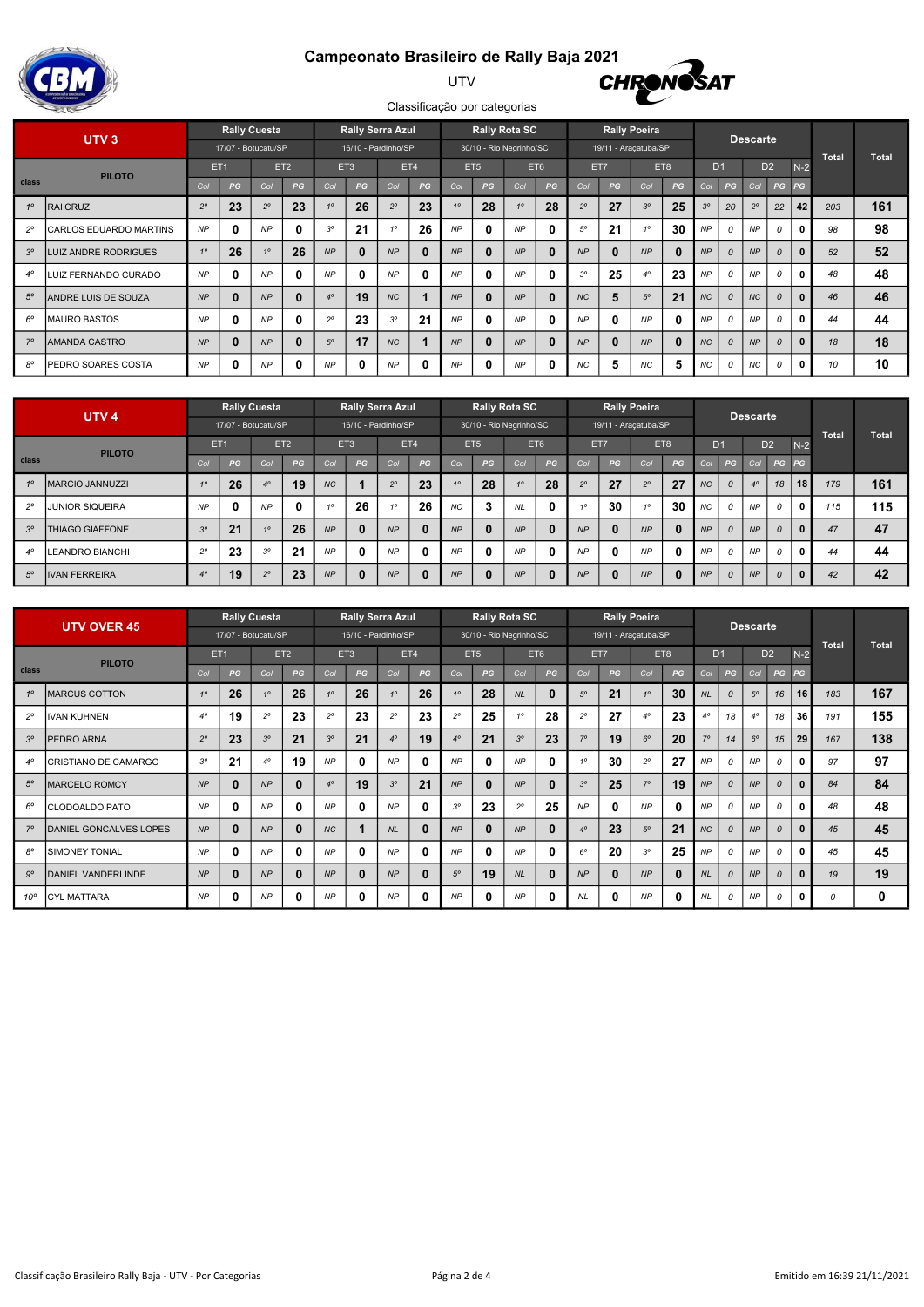## Campeonato Brasileiro de Rally Baja 2021



#### UTV



|             | <b>UTV OVER PRO</b>        |             |                 | <b>Rally Cuesta</b> |                 |                  |    | <b>Rally Serra Azul</b> |              |                 | <b>Rally Rota SC</b>    |             |          |                |    | <b>Rally Poeira</b>  |    |                |               | <b>Descarte</b> |          |                 |              |       |
|-------------|----------------------------|-------------|-----------------|---------------------|-----------------|------------------|----|-------------------------|--------------|-----------------|-------------------------|-------------|----------|----------------|----|----------------------|----|----------------|---------------|-----------------|----------|-----------------|--------------|-------|
|             |                            |             |                 | 17/07 - Botucatu/SP |                 |                  |    | 16/10 - Pardinho/SP     |              |                 | 30/10 - Rio Negrinho/SC |             |          |                |    | 19/11 - Araçatuba/SP |    |                |               |                 |          |                 | <b>Total</b> | Total |
|             | <b>PILOTO</b>              |             | ET <sub>1</sub> |                     | ET <sub>2</sub> | ET3              |    | ET4                     |              | ET <sub>5</sub> |                         | ET6         |          | ET7            |    | ET8                  |    | D <sub>1</sub> |               | D <sub>2</sub>  |          | $N-2$           |              |       |
| class       |                            |             | PG              | Col                 | PG              | Col              | PG | Col                     | PG           | Col             | PG                      | Col         | PG       | Col            | PG | Co                   | PG | Col            | PG            | Col             | PG PG    |                 |              |       |
| 10          | INUNO FOJO                 |             | 26              | $2^{\circ}$         | 23              | 10 <sup>10</sup> | 26 | $2^{\circ}$             | 23           |                 | 28                      | 10          | 28       | $2^{\circ}$    | 27 | 3 <sup>o</sup>       | 25 | $3^{\circ}$    | 20            | $2^{\circ}$     | 22       | 42 <sub>1</sub> | 206          | 164   |
| $2^{\circ}$ | <b>IREINALDO VARELA</b>    | <b>NC</b>   |                 |                     | 26              | $2^{\circ}$      | 23 | 40                      | 26           | NC              | 3                       | $2^{\circ}$ | 25       | $4^\circ$      | 23 |                      | 30 | NC             |               | NC.             |          | $\mathbf{0}$    | 157          | 157   |
| $3^\circ$   | <b>IREINALDO CANGUEIRO</b> | $2^{\circ}$ | 23              | $3^\circ$           | 21              | $3^{\circ}$      | 21 | 3 <sup>o</sup>          | 21           | NP              | $\bf{0}$                | NP          | $\bf{0}$ | 3 <sup>o</sup> | 25 | $4^\circ$            | 23 | NP             | $\mathcal{O}$ | NP              | $\Omega$ | $\mathbf{0}$    | 134          | 134   |
| $4^\circ$   | <b>ICRISTIANO BATISTA</b>  | 30          | 21              | <b>NL</b>           | 0               | <b>NP</b>        | 0  | NP                      | $\mathbf{0}$ | <b>NP</b>       | $\mathbf{0}$            | <b>NP</b>   | 0        | 40             | 30 | $\Omega$             | 27 | NL             | $\mathcal{O}$ | <b>NP</b>       | 0        | $\mathbf{0}$    | 78           | 78    |

|                 |                            | <b>Rally Cuesta</b><br><b>UTV DOUBLE</b><br>17/07 - Botucatu/SP |                 |              |                 |                 |                                 | <b>Rally Serra Azul</b> |              |             |                 | <b>Rally Rota SC</b>    |              |             |              | <b>Rally Poeira</b>  |             |           |               | <b>Descarte</b> |                    |              |              |              |
|-----------------|----------------------------|-----------------------------------------------------------------|-----------------|--------------|-----------------|-----------------|---------------------------------|-------------------------|--------------|-------------|-----------------|-------------------------|--------------|-------------|--------------|----------------------|-------------|-----------|---------------|-----------------|--------------------|--------------|--------------|--------------|
|                 |                            |                                                                 |                 |              |                 |                 | 16/10 - Pardinho/SP             |                         |              |             |                 | 30/10 - Rio Negrinho/SC |              |             |              | 19/11 - Araçatuba/SP |             |           |               |                 |                    |              | <b>Total</b> | <b>Total</b> |
|                 | <b>PILOTO</b>              |                                                                 | ET <sub>1</sub> |              | ET <sub>2</sub> |                 | ET3                             |                         | ET4          |             | ET <sub>5</sub> |                         | ET6          |             | ET7          |                      | ET8         |           | D1            |                 | D <sub>2</sub>     | $N-2$        |              |              |
| class           |                            | Col                                                             | PG              | Col          | PG              | Col             | $\boldsymbol{P} \boldsymbol{G}$ | Col                     | PG           | Col         | PG              | Col                     | PG           | Col         | PG           | Col                  | PG          | Col       | PG            | Col             | PG                 | PG           |              |              |
| $1^\circ$       | <b>WILKER CAMPOS</b>       | $2^{\circ}$                                                     | 23              | $1^{\circ}$  | 26              | $4^\circ$       | 19                              | $1^\circ$               | 26           | $1^{\circ}$ | 28              | $1^{\circ}$             | 28           | $2^{\circ}$ | 27           | $2^{\circ}$          | 27          | $4^\circ$ | 18            | $2^{\circ}$     | 22                 | 40           | 204          | 164          |
| $2^{\circ}$     | <b>GUILHERME MIRANDA</b>   | $9^{\circ}$                                                     | 13              | $4^\circ$    | 19              | $3^{\circ}$     | 21                              | NС                      | 1            | $3^{\circ}$ | 23              | $4^\circ$               | 21           | $1^{\circ}$ | 30           | $1^{\circ}$          | 30          | ΝC        | 0             | 9°              | 12                 | 12           | 158          | 146          |
| $3^{\circ}$     | ENIO BOZZANO               | $4^\circ$                                                       | 19              | $2^{\circ}$  | 23              | $2^{\circ}$     | 23                              | $2^{\circ}$             | 23           | $4^\circ$   | 21              | $3^{\circ}$             | 23           | NP          | 0            | NP                   | $\bf{0}$    | NP        | 0             | NP              | $\pmb{\mathit{o}}$ | $\bf{0}$     | 132          | 132          |
| $4^\circ$       | PEDRO MAC DOWELL           | $6^{\circ}$                                                     | 16              | $6^{\circ}$  | 16              | ΝC              | 1                               | <b>NL</b>               | 0            | $2^{\circ}$ | 25              | $2^{\circ}$             | 25           | $6^{\circ}$ | 20           | NL.                  | 0           | ΝC        | 0             | NL              | 0                  | 0            | 103          | 103          |
| $5^{\circ}$     | TOMAZ DOS SANTOS           | $11^{\circ}$                                                    | 11              | $10^{\circ}$ | 12              | 10 <sup>o</sup> | 12                              | $9^{\circ}$             | 13           | NP          | $\bf{0}$        | NP                      | $\mathbf{0}$ | $7^{\circ}$ | 19           | $3^{\circ}$          | 25          | ΝP        | 0             | NP              | $\mathcal{O}$      | $\mathbf{0}$ | 92           | 92           |
| $6^{\circ}$     | CAIO VOLPE                 | NP                                                              | 0               | NP           | 0               | $6^{\rm o}$     | 16                              | $7^{\circ}$             | 15           | NP          | 0               | <b>NP</b>               | 0            | $3^{\circ}$ | 25           | $4^{\circ}$          | 23          | ΝP        | 0             | NP              | 0                  | 0            | 79           | 79           |
| $7^\circ$       | THIAGO TORRES              | <b>NP</b>                                                       | 0               | NP           | 0               | NP              | 0                               | NP                      | $\mathbf{0}$ | NP          | 0               | NP                      | 0            | $4^{\circ}$ | 23           | $5^{\circ}$          | 21          | NP        | 0             | NP              | $\pmb{\mathit{o}}$ | $\pmb{0}$    | 44           | 44           |
| 80              | PEDRO QUEIROLO             | $3^{\circ}$                                                     | 21              | $3^{\circ}$  | 21              | <b>NP</b>       | 0                               | NP                      | 0            | <b>NP</b>   | 0               | NP                      | 0            | <b>NP</b>   | 0            | <b>NP</b>            | 0           | NP        | 0             | NP              | 0                  | 0            | 42           | 42           |
| $9^{\circ}$     | VALDIR AMARAL              | NP                                                              | $\bf{0}$        | NP           | 0               | $5^{\circ}$     | 17                              | $3^{\circ}$             | 21           | NP          | $\bf{0}$        | NP                      | 0            | NP          | 0            | NP                   | $\bf{0}$    | NP        | 0             | NP              | 0                  | $\mathbf{0}$ | 38           | 38           |
| $10^{\circ}$    | PAULO DAVID SOUZA          | <b>NP</b>                                                       | 0               | <b>NP</b>    | 0               | $8^{\circ}$     | 14                              | $4^\circ$               | 19           | <b>NP</b>   | 0               | NP                      | 0            | <b>NP</b>   | 0            | <b>NP</b>            | 0           | NP        | 0             | <b>NP</b>       | 0                  | 0            | 33           | 33           |
| $11^{\circ}$    | RAFAEL YOSHIOKA            | NP                                                              | 0               | NP           | 0               | $9^{\circ}$     | 13                              | $6^{\circ}$             | 16           | NP          | 0               | NP                      | 0            | NP          | 0            | NP                   | $\mathbf 0$ | NP        | 0             | NP              | $\pmb{\mathit{o}}$ | $\bf{0}$     | 29           | 29           |
| $12^{\circ}$    | AMANDA CASTRO              | $8^{\circ}$                                                     | 14              | $8^{\circ}$  | 14              | NP              | 0                               | NP                      | 0            | NP          | 0               | <b>NP</b>               | 0            | <b>NP</b>   | 0            | NP                   | 0           | NP        | 0             | NP              | 0                  | 0            | 28           | 28           |
| 13 <sup>o</sup> | MARCELO ROMCY              | $7^\circ$                                                       | 15              | $9^{\circ}$  | 13              | NP              | 0                               | NP                      | $\mathbf{0}$ | NP          | 0               | NP                      | 0            | <b>NP</b>   | 0            | NP                   | $\bf{0}$    | NP        | 0             | NP              | 0                  | $\bf{0}$     | 28           | 28           |
| $14^{\circ}$    | DANIEL TRECENTI            | <b>NP</b>                                                       | 0               | <b>NP</b>    | 0               | $12^{\circ}$    | 10                              | $5^\circ$               | 17           | <b>NP</b>   | 0               | NP                      | 0            | NP          | 0            | NP                   | 0           | NP        | 0             | NP              | 0                  | 0            | 27           | 27           |
| $15^\circ$      | <b>GUNTER HINKELMANN</b>   | $12^{\circ}$                                                    | 10              | $5^\circ$    | 17              | NP              | $\bf{0}$                        | NP                      | $\mathbf{0}$ | NP          | $\bf{0}$        | NP                      | $\bf{0}$     | NP          | $\mathbf{0}$ | NP                   | $\mathbf 0$ | NP        | 0             | NP              | $\mathcal{O}$      | $\bf{0}$     | 27           | 27           |
| 16°             | FABRICIO BIANCHINI         | NP                                                              | 0               | NP           | 0               | $1^{\circ}$     | 26                              | <b>NL</b>               | 0            | NP          | 0               | <b>NP</b>               | 0            | <b>NP</b>   | 0            | NP                   | 0           | <b>NL</b> | 0             | NP              | 0                  | 0            | 26           | 26           |
| $17^{\circ}$    | <b>GUILHERME BENCHIMOL</b> | $1^\circ$                                                       | 26              | NL           | 0               | NP              | 0                               | NP                      | $\mathbf{0}$ | NP          | $\bf{0}$        | NP                      | 0            | NP          | 0            | NP                   | $\bf{0}$    | <b>NL</b> | $\mathcal{O}$ | NP              | $\mathcal{O}$      | $\bf{0}$     | 26           | 26           |
| 18°             | ALEXANDRE MOULIN           | NP                                                              | 0               | <b>NP</b>    | 0               | NP              | 0                               | NP                      | 0            | <b>NP</b>   | 0               | <b>NP</b>               | 0            | $5^{\circ}$ | 21           | ΝC                   | 5           | NC.       | 0             | NP              | 0                  | 0            | 26           | 26           |
| 19°             | <b>EANDRO TORRES</b>       | NP                                                              | $\bf{0}$        | NP           | $\bf{0}$        | NP              | $\mathbf{0}$                    | NP                      | $\bf{0}$     | NP          | $\bf{0}$        | NP                      | $\mathbf{0}$ | $8^{\circ}$ | 18           | <b>NC</b>            | 5           | <b>NC</b> | 0             | <b>NP</b>       | $\mathcal{O}$      | $\bf{0}$     | 23           | 23           |
| $20^{\circ}$    | ANTONIO MIRANDA            | $10^{\circ}$                                                    | 12              | $12^{\circ}$ | 10              | NP              | $\mathbf{0}$                    | NP                      | 0            | <b>NP</b>   | 0               | NP                      | 0            | NP          | 0            | NP                   | 0           | NP        | 0             | NP              | 0                  | 0            | 22           | 22           |
| 21°             | <b>FABIO DUTRA</b>         | NP                                                              | 0               | NP           | 0               | $7^\circ$       | 15                              | $N\!C$                  | $\mathbf{1}$ | NP          | 0               | NP                      | $\mathbf{0}$ | NP          | 0            | NP                   | $\mathbf 0$ | <b>NC</b> | 0             | NP              | $\pmb{\mathit{o}}$ | $\bf{0}$     | 16           | 16           |
| $22^{\circ}$    | VALENTINA FRANCIOSI        | <b>NC</b>                                                       | 1               | $7^\circ$    | 15              | <b>NP</b>       | 0                               | NP                      | 0            | NP          | 0               | <b>NP</b>               | 0            | <b>NP</b>   | 0            | NP                   | 0           | ΝC        | 0             | NP              | 0                  | 0            | 16           | 16           |
| $23^{\circ}$    | DANIEL BENDER              | <b>NP</b>                                                       | $\bf{0}$        | NP           | $\bf{0}$        | <b>NL</b>       | 0                               | $8^{\circ}$             | 14           | NP          | $\bf{0}$        | NP                      | 0            | NP          | 0            | NP                   | $\mathbf 0$ | <b>NL</b> | 0             | NP              | 0                  | $\mathbf{0}$ | 14           | 14           |
| $24^{\circ}$    | PAMELA BOZZANO             | <b>NP</b>                                                       | 0               | <b>NP</b>    | 0               | $11^{\circ}$    | 11                              | <b>NC</b>               | 1            | NP          | 0               | NP                      | 0            | <b>NP</b>   | 0            | <b>NP</b>            | 0           | NC        | 0             | <b>NP</b>       | 0                  | $\bf{0}$     | 12           | 12           |